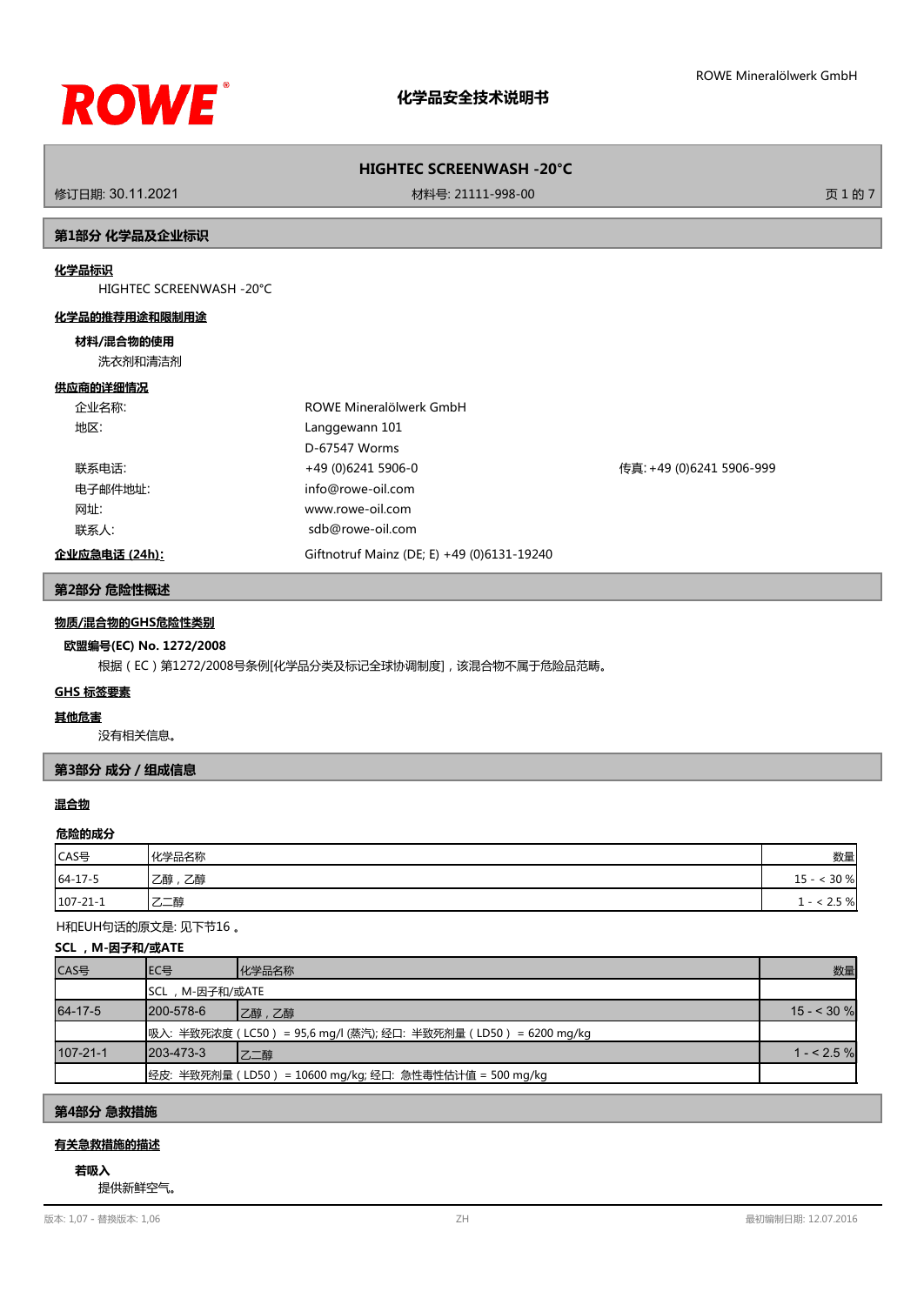## 修订日期: 30.11.2021 材料号: 21111-998-00 页 2 的 7

#### **若皮肤接触**

用很多水清洗。 脱掉沾染的衣服,清洗后方可重新使用。

#### **若眼睛接触**

立刻小心且彻底的用洗眼设备或用水冲洗眼睛。

#### **若食入**

立刻漱口,喝1杯水。

#### **最重要的症状和健康影响**

没有相关信息。

#### **对医生的特别提示**

症状处理。

## **第5部分 消防措施**

#### **灭火介质**

# **适合的灭火剂**

依照周边环境决定防火措施。

## **特别危险性**

不易燃 。

#### **消防人员的特殊保护设备和防范措施**

火灾时: 使用不受周围空气影响的呼吸防护器。

#### **其他资料**

分开收集受污染的灭火水。切勿使其流入排水管道或地表水域。

#### **第6部分 泄漏应急处理**

#### **作业人员防护措施、防护装备和应急处置程序**

#### **一般提示**

使用个人防护装备

#### **环境保护措施**

勿使之进入地下水或水域。

#### **泄漏化学品的收容、清除方法及所使用的处置材料**

#### **其他资料或数据**

用会吸收液体的材料(沙、硅藻土、酸粘合剂、通用粘合剂)吸取。 取出的材料根据清除那一章处理。

#### **参照其他章节**

安全处理: 见 段 7 个人防护装备: 见 段 8 垃圾处理: 见 段 13

#### **第7部分 操作处置与储存**

#### **操作注意事项**

不需要特别的预防措施。 **关于安全操作的提示**

不需要特别的防火措施。 **关于防火、防爆的提示**

# **针对一般职业卫生保健的提示**

脱掉沾染的衣服。 休息前和工作结束时请洗手。 在工作场所不饮食、不抽烟、不擤鼻涕。

#### **安全储存的条件,包括任何不兼容性**

#### **对存放空间和容器的要求**

容器密封好。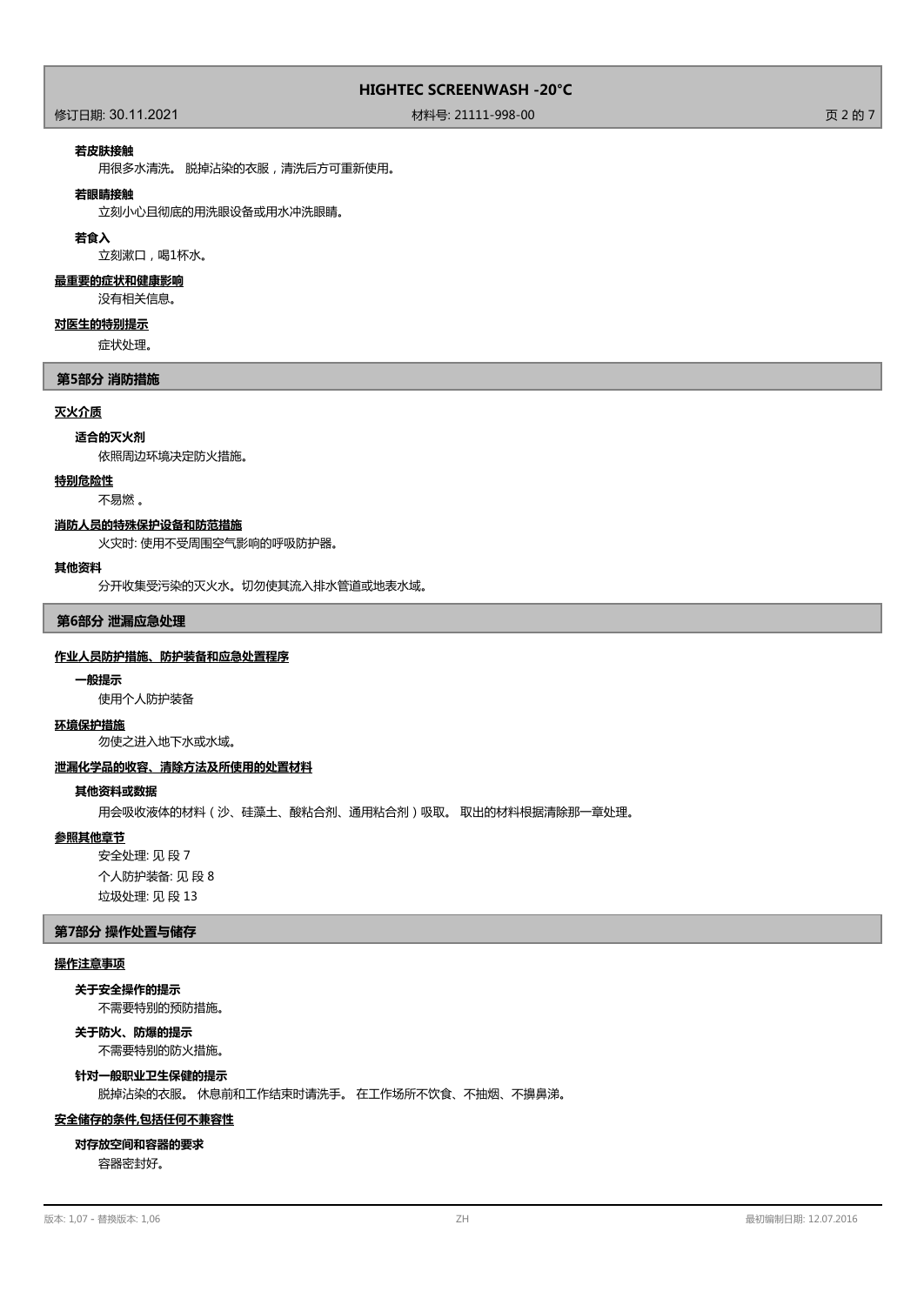修订日期: 30.11.2021 材料号: 21111-998-00 页 3 的 7

## **共同存放的提示**

不需要特别的预防措施。

## **第8部分 接触控制和个体防护**

## **控制参数**

# **职业接触限值**

| 化学文摘号          | 组分名称                 | ppm  | mq/m3 | f/ml | 类型             | 标准来源         |
|----------------|----------------------|------|-------|------|----------------|--------------|
| $64 - 17 - 5$  | <b>IEthanol</b>      | 1000 |       |      | STEL (15 min)  | ACGIH-2020   |
| $107 - 21 - 1$ | 乙二醇; Ethylene glycol |      | 20    |      | PC-TWA         | <b>GBZ</b>   |
|                |                      |      |       |      |                | $2.1 - 2007$ |
|                |                      |      | 40    |      | <b>PC-STEL</b> | <b>GBZ</b>   |
|                |                      |      |       |      |                | $2.1 - 2007$ |

## **工程控制方法**

**保护和卫生措施**

## **眼部/面部防护**

戴防护眼罩/戴防护面具。

#### **手部防护**

处理化学工作材料时,只能戴带有CE认证标记含四位数检验号码的化学防护手套。 挑选抗化学药品的防护手套 时,必须视工作场所特性而定的危险物质浓度和数量而定。 最好向手套制造厂家询问清楚以上所提特殊用途的 手套之化学药品抵抗性。

## **皮肤和身体防护**

防护服的使用。

## **呼吸防护**

在通风不足的情况下 戴呼吸防护装置。

## **第9部分 理化特性**

#### **基本物理和化学性质信息**

| 聚合状态:                 |     |                                |
|-----------------------|-----|--------------------------------|
| 颜色:                   | 浅绿  |                                |
| 气味:                   | 特征性 |                                |
| 物理状态变化                |     |                                |
| 倾点:                   |     | $\sim$ -20 °C                  |
| 爆炸性特性<br>本产品不:有爆炸危险的。 |     |                                |
| 分解温度:                 |     | 易溶的.                           |
| 助燃特性<br>本产品不:助燃的。     |     |                                |
| pH值 (在 20 °C):        |     | ~5,49                          |
| 水溶性:                  |     | 易溶的                            |
| 在其它溶剂中的溶解度<br>没有界定    |     |                                |
| 正辛醇-水分配系数:            |     | 没有界定                           |
| 相对密度 (在 20 °C):       |     | $\sim 0.959$ g/cm <sup>3</sup> |
| 其他资料或数据               |     |                                |
| 其他安全特性                |     |                                |
| 固体:                   |     | 没有界定                           |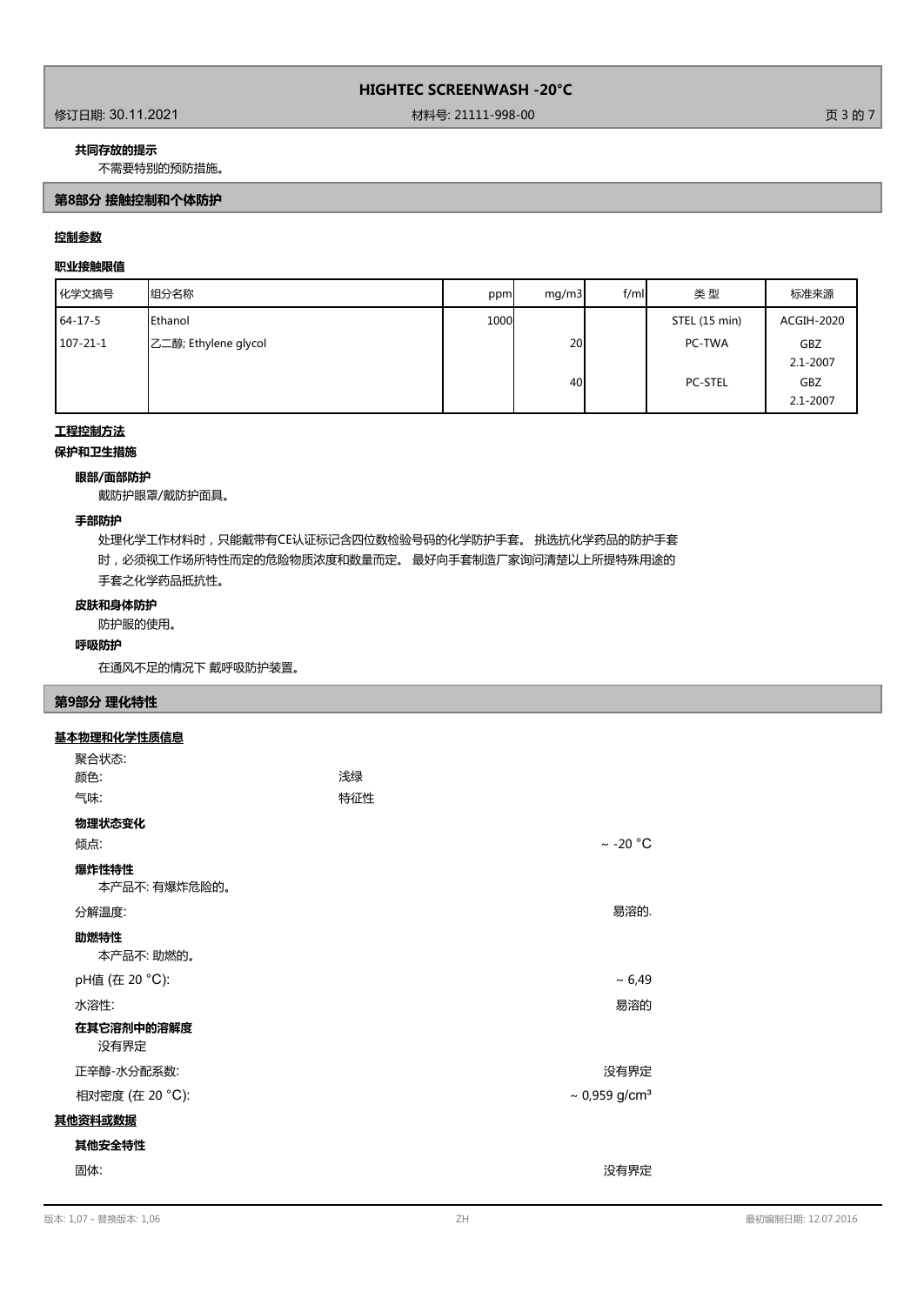# 作了<br>第二十一章 新闻的《新闻》第一卷,第二十一章 新闻的《新闻》第一卷,第二十一章 新闻的《新闻》第一卷,第二十一章 新闻的《新闻》第一卷,第一卷,第一卷,第一卷<br>第二十一章 新闻的《新闻》第一卷,第二十一章 新闻的《新闻》第一卷,第二十一章 新闻的《新闻》第一卷,第二十一章 新闻的《新闻》第一卷,第二十一章 新闻》第一卷

蒸发速率: 没有界定

## **其他资料**

**第10部分 稳定性和反应性**

# **反应性**

当按规定处理和存储时无有害反应。

# **稳定性**

该产品在正常室温存储时是稳定。

# **危险反应**

无已知的危险反应。

## **避免接触的条件**

没有/没有

# **禁配物**

没有相关信息。

## **危险的分解产物**

无已知的危险分解产物。

# **第11部分 毒理学信息**

## **急性毒性**

# **急性毒性**

| CAS号           | 化学品名称       |                                |    |               |    |
|----------------|-------------|--------------------------------|----|---------------|----|
|                | 曝光途径        | 剂量                             | 种类 | 来源            | 方法 |
| $64 - 17 - 5$  | 乙醇,乙醇       |                                |    |               |    |
|                | 口服          | 半致死剂量 (LD50)<br>6200<br>mg/kg  | 老鼠 | <b>IUCLID</b> |    |
|                | 吸入 (4 h) 蒸汽 | 半致死浓度 (LC50)<br>95,6<br>mg/l   | 老鼠 | <b>RTECS</b>  |    |
| $107 - 21 - 1$ | 乙二醇         |                                |    |               |    |
|                | 口服          | 急性毒性估计值<br>500<br>mg/kg        |    |               |    |
|                | 皮肤吸收        | 半致死剂量 (LD50)<br>10600<br>mg/kg | 兔子 | <b>GESTIS</b> |    |

# **测试的补充说明**

根据(EC)第1272/2008号条例[化学品分类及标记全球协调制度],该混合物不属于危险品范畴。

## **第12部分 生态学信息**

#### **生态毒性**

本产品不: 生态毒性。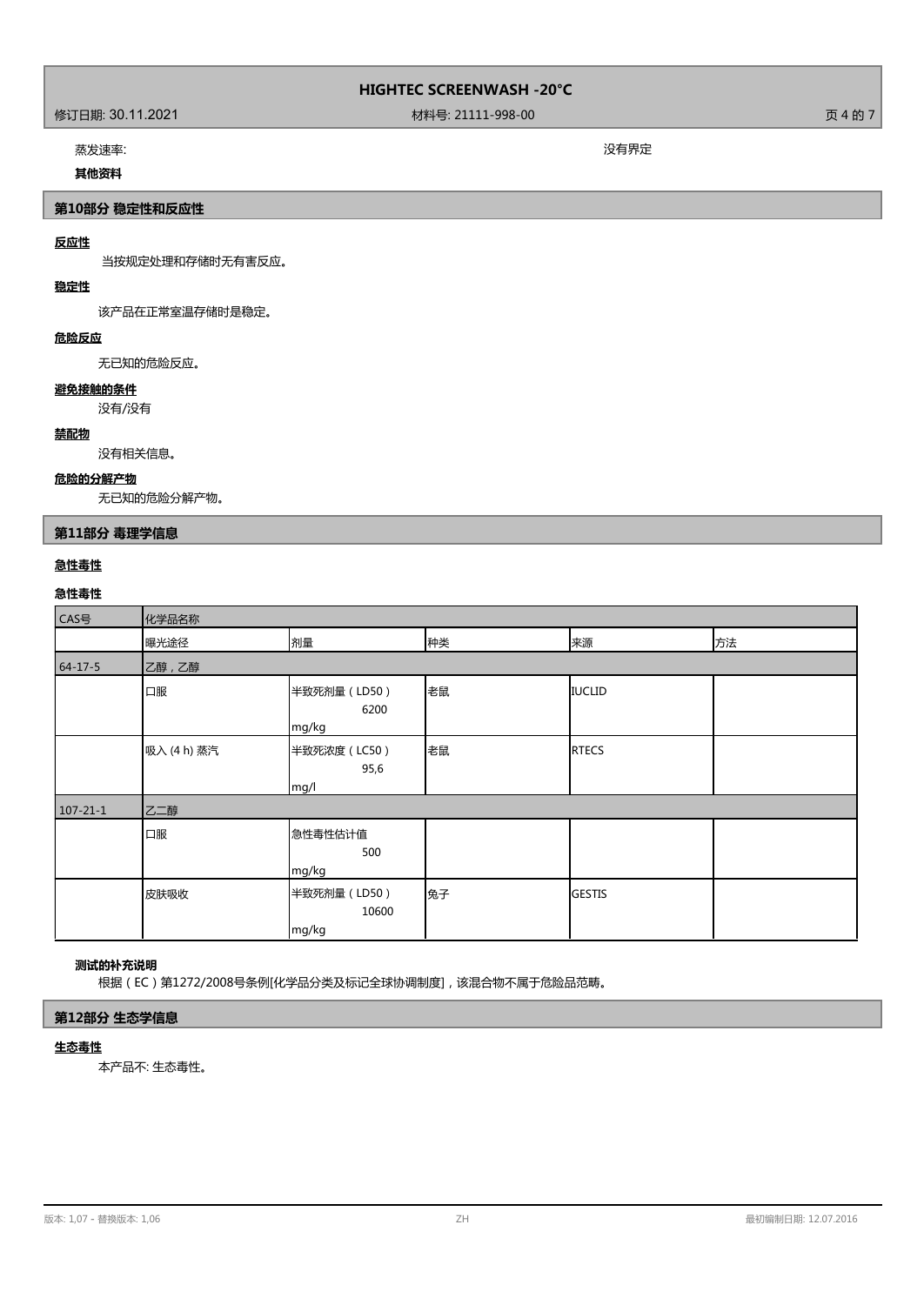修订日期: 30.11.2021 材料号: 21111-998-00 页 5 的 7

| CAS号           | 化学品名称                   |                                         |                |                                         |               |    |
|----------------|-------------------------|-----------------------------------------|----------------|-----------------------------------------|---------------|----|
|                | 溶液毒性                    | 剂量                                      | [h]   [d]   种类 |                                         | 来源            | 方法 |
| $64 - 17 - 5$  | 乙醇,乙醇                   |                                         |                |                                         |               |    |
|                | 对甲壳类动物有慢<br>性 (长期)毒性    | $9268 -$<br><b>EC50</b><br>14221 mg/l   |                | 48 h Daphnia magna                      | <b>IUCLID</b> |    |
| $107 - 21 - 1$ | 乙二醇                     |                                         |                |                                         |               |    |
|                | 鱼类急性 (短期)毒性             | 半致死浓<br>度(LC50)<br>18500<br>mg/l        |                | 96 hOncorhynchus<br>mykiss (彩虹鳟鱼)       |               |    |
|                | 对水生藻类和蓝藻具有<br>急性 (短期)毒性 | 6500-<br>ErC <sub>50</sub><br>7500 mg/l |                | 96 hlPseudokirchneriella<br>subcapitata |               |    |
|                | 对甲壳类动物有慢<br>性 (长期)毒性    | <b>EC50</b><br>>10,000<br>mg/l          |                | 48 h Daphnia magna                      |               |    |

## **持久性和降解性**

本产品未经检验。

## **生物富集或生物积累性**

本产品未经检验。

# **辛醇/水分配系数**

| CAS号     | 化学品名称     | Log Pow |
|----------|-----------|---------|
| 64-17-5  | 、乙醇<br>乙醇 | $-0,31$ |
| 107-21-1 | 乙二醇       | $-1,34$ |

## **土壤中的迁移性**

本产品未经检验。

# **其他有害作用**

没有相关信息。

## **其他资料**

避免释放到环境中。

# **第13部分 废弃处置**

## **废弃物处置方法**

## **建议**

勿使之进入地下水或水域。 根据官署的规定处理废物。

必须根据EAKV(欧盟废弃物目录规章)系统专业地处理废弃物编号和废弃物标记。

#### **受污染的容器和包装的处置方法**

受污染的包装如同物质材料一样处理。

## **第14部分 运输信息**

#### **海运 (IMDG)**

| <u> UN号:</u>          | 根据运输法规,未被分类为危险品。 |
|-----------------------|------------------|
| 联合国运输名称:              | 根据运输法规,未被分类为危险品。 |
| 联合国危险性分类:             | 根据运输法规,未被分类为危险品。 |
| 包装类别:                 | 根据运输法规,未被分类为危险品。 |
| 空运 (ICAO-TI/IATA-DGR) |                  |
|                       |                  |
| UN号:                  | 根据运输法规,未被分类为危险品。 |
| <u>联合国运输名称:</u>       | 根据运输法规,未被分类为危险品。 |
| 联合国危险性分类:             | 根据运输法规,未被分类为危险品。 |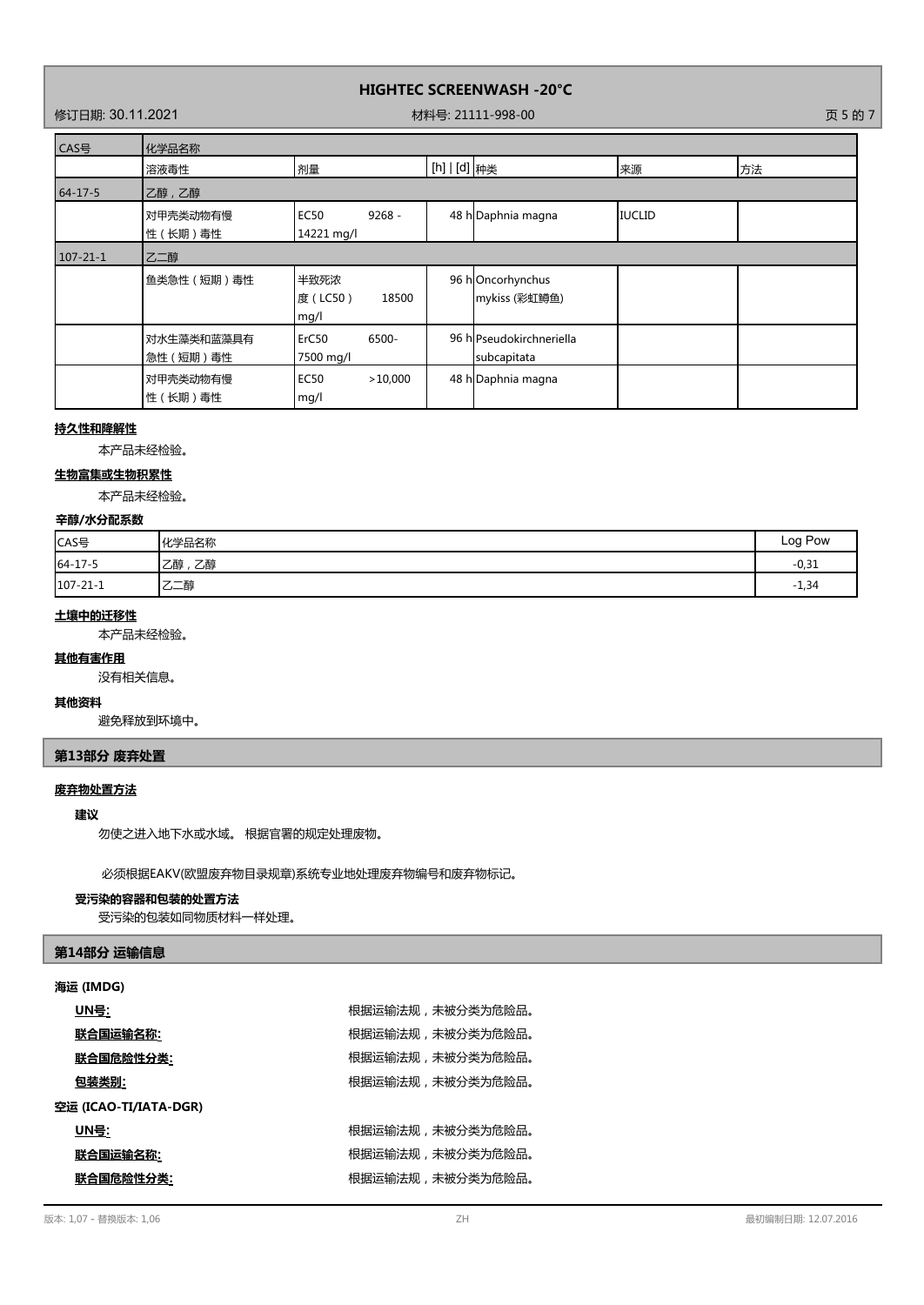修订日期: 30.11.2021 材料号: 21111-998-00 页 6 的 7

## 包装类别; 网络卡尔卡尔卡尔卡尔卡尔卡尔卡尔卡尔特尔·卡尔特尔·卡尔特尔·卡尔特尔·卡尔特

# **对环境的危害**

对环境有害的物质: カランド インタン かいしょう 不

## **使用者特殊预防措施**

根据运输法规,未被分类为危险品。

# **大宗货物运输根据 MARPOL-公约 73/78 附录 II 和 IBC-Code**

根据运输法规,未被分类为危险品。

#### **第15部分 法规信息**

#### **化学品的安全、健康和环境条例**

## **国家的规章**

## **第16部分 其他信息**

#### **变更**

此技术说明书与之前的版本有所变更,变更部分位于: 13.

#### **缩略语和首字母缩写**

ADR: Accord européen sur le transport des marchandises dangereuses par Route (European Agreement concerning the International Carriage of Dangerous Goods by Road) IMDG: International Maritime Code for Dangerous Goods IATA: International Air Transport Association GHS: Globally Harmonized System of Classification and Labelling of Chemicals EINECS: European Inventory of Existing Commercial Chemical Substances ELINCS: European List of Notified Chemical Substances CAS: Chemical Abstracts Service LC50: Lethal concentration, 50% LD50: Lethal dose, 50% CLP: Classification, labelling and Packaging REACH: Registration, Evaluation and Authorization of Chemicals GHS: Globally Harmonised System of Classification, Labelling and Packaging of Chemicals UN: United Nations DNEL: Derived No Effect Level DMEL: Derived Minimal Effect Level PNEC: Predicted No Effect Concentration ATE: Acute toxicity estimate LL50: Lethal loading, 50% EL50: Effect loading, 50% EC50: Effective Concentration 50% ErC50: Effective Concentration 50%, growth rate NOEC: No Observed Effect Concentration BCF: Bio-concentration factor PBT: persistent, bioaccumulative, toxic vPvB: very persistent, very bioaccumulative RID: Regulations concerning the international carriage of dangerous goods by rail ADN: European Agreement concerning the International Carriage of Dangerous Goods by Inland Waterways (Accord européen relatif au transport international des marchandises dangereuses par voies de navigation intérieures) EmS: Emergency Schedules MFAG: Medical First Aid Guide ICAO: International Civil Aviation Organization MARPOL: International Convention for the Prevention of Marine Pollution from Ships 版本: 1,07 - 替換版本: 1,06 ZH 最初编制日期: 12.07.2016